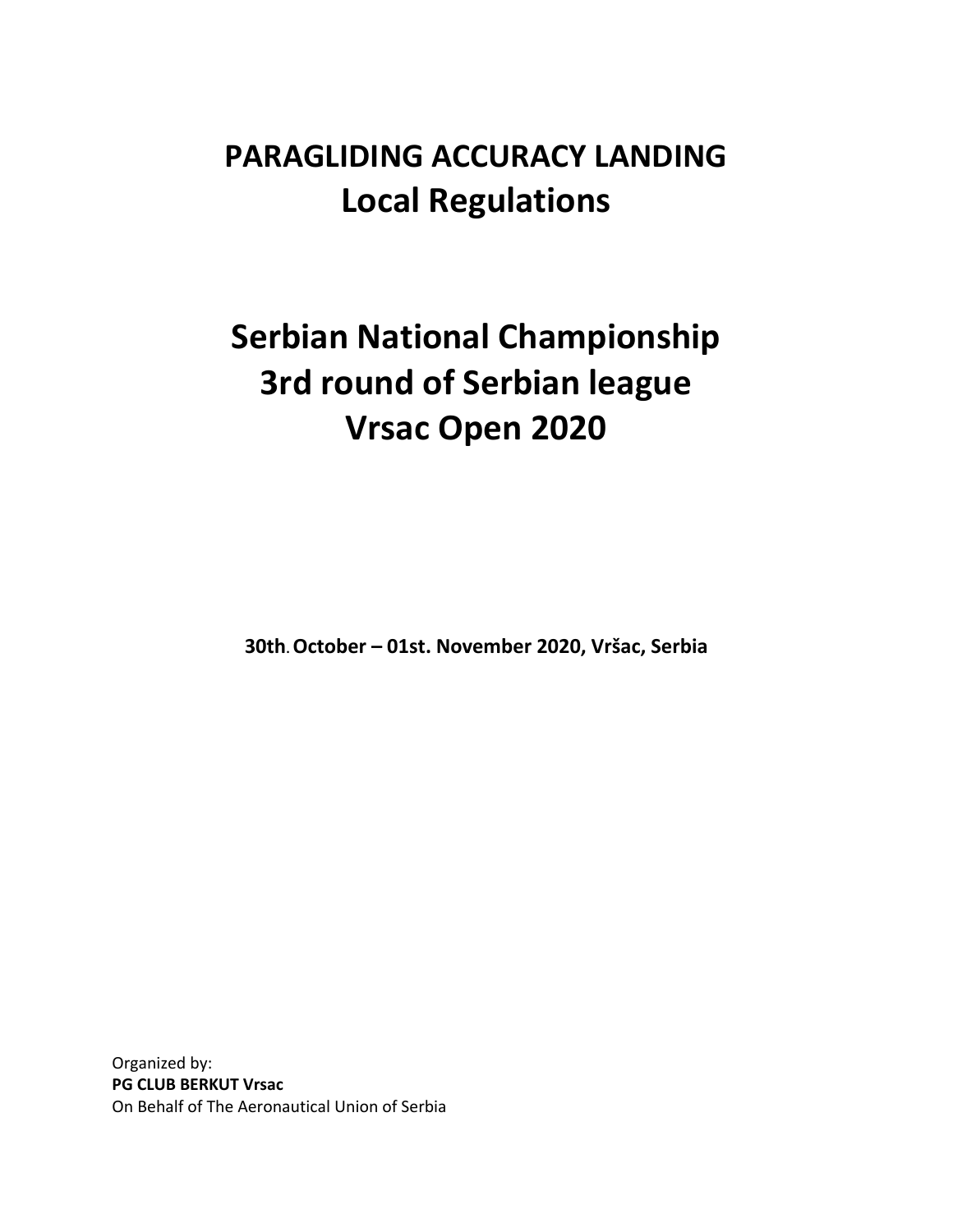These local regulations are to be used in conjunction with General Section and Section 7Cof the FAI Sporting Code. Duration of competition is two days. Cancelation or removing competition on reserve term can be done two days before planning term.

## **1. General**

The purpose of the championship is to provide safe, fair and satisfying contest flying in order to determine the Vrsac Open in Paragliding Accuracy Landing and to reinforce friendship among pilots and nations.

## **2. Contact and officials**

General organizer: NAC Serbia Address: Beograd, Serbia Tel: + 381 63270974 Contact: Zeljko Ovuka E-mail: ovuka@vss.rs ; sport@vss.rs Web site: www.vss.rs

Executive organizer: SPK Berkut Vrsac Address: Vrsac, Serbia Tel: + 381 63386183 Contact: Ninko Kljukovnica E-mail: ninko.kljukovnica@gmail.com Web site: www.berkut.vrsac.com Meet Director: Ninko Kljukovnica Safety Director & NAC coordination: Dragomir Milicevic HQ/Admin: Ninko Kljukovnica Launch Marshall: Dragomir Milicevic Chief Judge: Aleksandra Mitrović(SRB) Competitors jury:

- 1. Meet director
- 2. Competition delegate assigned by NAC Serbia
- 3. Two competitors randomly taken

## **3. Program**

Registration: Friday 19:00 – 21:00, Saturday 7:30 – 09:00 Obligatory briefing: Saturday, 9:00 - 9:20 Competition days: Saturday 31. October and Sunday 01. November Price giving ceremony: Sunday 01. November from 17:00 Daily schedule: (training day in Friday, 30. October from 12:00 to 16:00) **First competition day (30.10.2020.)**  • 07:30 – headquarter opening

• 08:00 - 09:00 – registration and drawing start numbers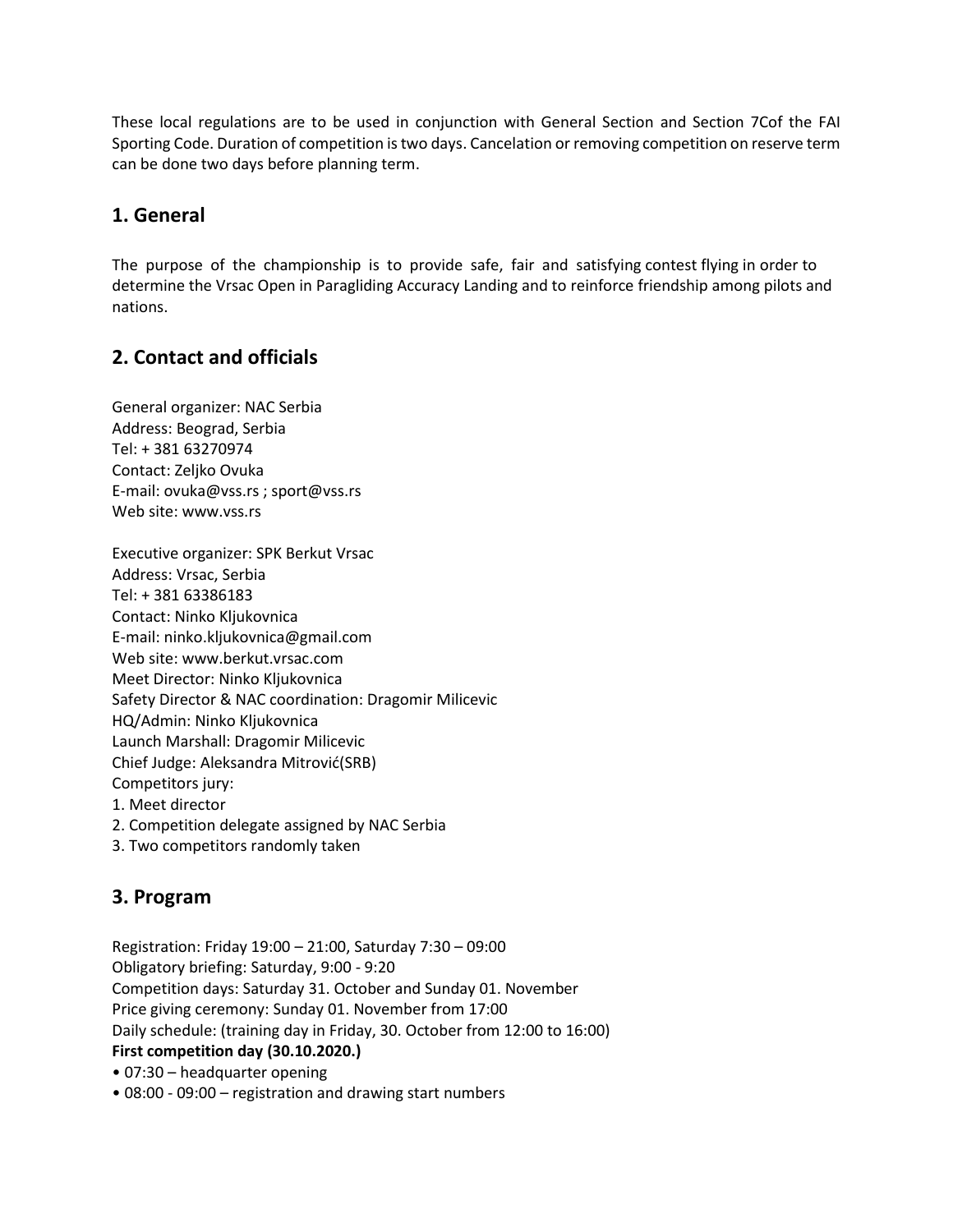- 09:30 start of the competition and pilot briefing
- 17:00 end of competition day
- 19:00 headquarter closing

#### **Second competition day (01.11.2020.)**

- 08:00 headquarter opening
- 08:15 deadline for complains and protests from previous day
- 08:30 pilot briefing
- 09:00 start of the competition day
- 15:00 end of competition
- 16:30-17:00 publishing results and complains time
- 17:00-18:30 price giving ceremony

The daily schedule is subject to change. Any changes to the schedule will be announced by the Meet Director at the Pilot Briefing.

## **4. Entry**

Limits

• The maximum number of pilots in the championship is 80 Entry fee is 4.700,00 rsd. (40 eur)

The Payment in HQ during registration, or by bank transfer: 160-415722-39

The Entry fee includes:

- Transport to the take-off and retrieve,
- Emergency rescue and first aid medical service
- Pilot identification number
- •Lunch package, refreshments
- Free access to all championship events and parties,
- Free internet (Wi-Fi) access at the HQ,
- T-shirts

## **5. Insurance**

The organizers require documentary proof in English of valid:• Insurance covering public liability risk to the value of minimum €4'500 must be presented to the organizers before the start of the championship.• Valid paragliding competitions personal accident insurance (optional). This must include repatriation to the country of origin, medical evacuation (helicopter) of minimum €10'000 and medical treatment of minimum €10'000 if necessary. The organizer will not offer insurance for competitors at the competition.

## **6. Registration**

Pre-registration you can do on official website www.berkut.vrsac.com.

The official registration will be on Friday, 27<sup>th</sup> March, (19:00-21:00) and 28<sup>th</sup> March(7:30-9:00)at HQ. Entry Forms will be completed during the registration.

Each competitor will be requested to present:

• Proof of his/her Identity and Nationality.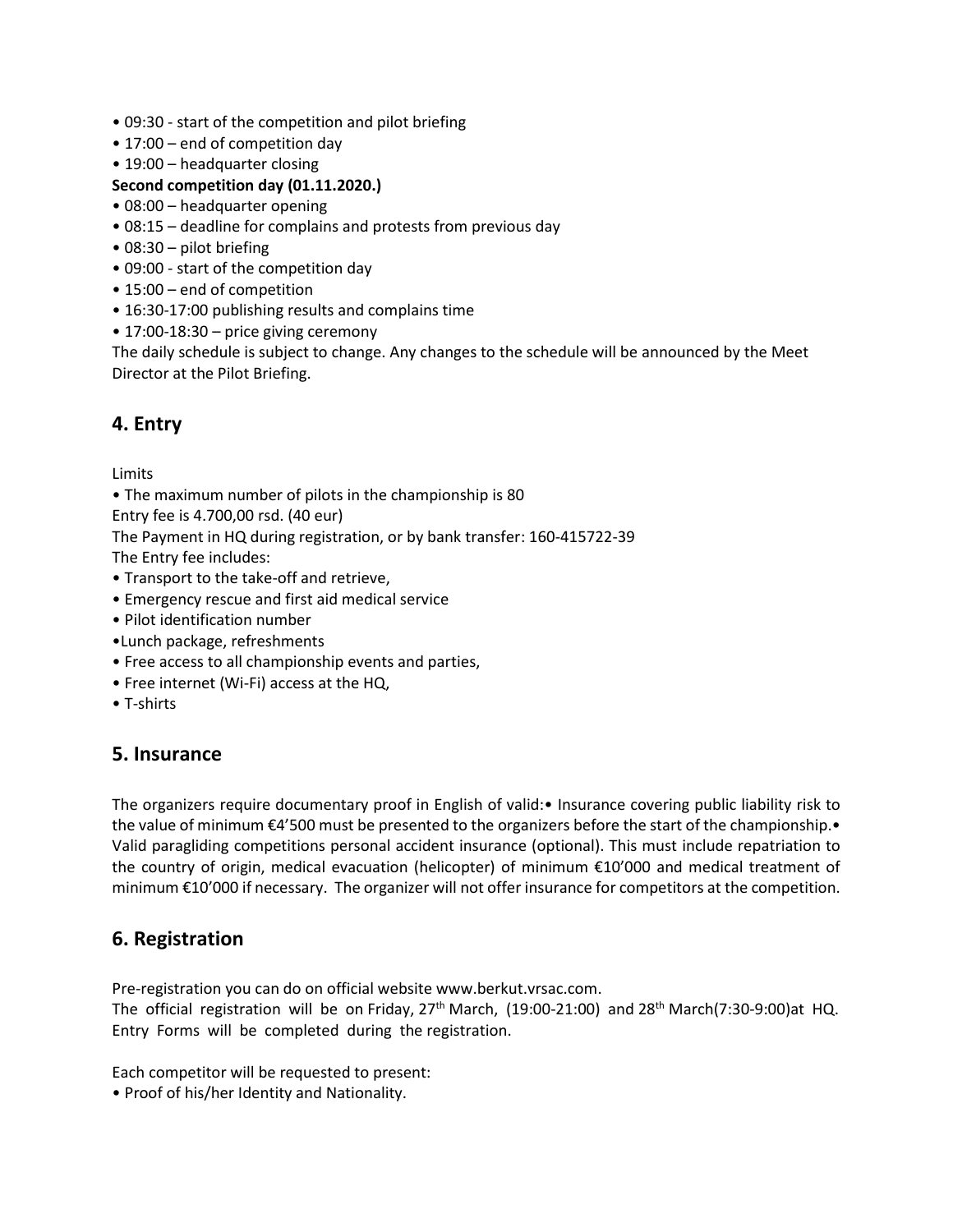- The competitors valid FAI Sporting License.
- Satisfactory evidence of glider/equipment airworthiness.
- Certificate of insurance as detailed.

Each competitor will be requested to sign:

- The Waiver Declaration (agreement on release of liability).
- The Certified Glider/Equipment Statement.
- The Entry Form.

Attention! The Safety briefing that will take part in the Competition headquarters on Saturday, 19ndOctober, (9:00) is mandatory. Pilots who do not attend this meeting will not be permitted to fly in the competition.

#### **7. Equipment**

All pilots must fly with certified glider, helmet, and rescue parachute. Only certified gliders can be allowed to fly in the Competition according EN 926 or LTF 91/09. It is not permitted to modify the glider in any way different than allowed modifications described in the glider's manual. Pilot must fly in homologated weight range .Gliders will be checked after a complaint. In addition, the meet director can request that any pilot be checked. Pilot must give his glider for checking or comparing immediately upon any such request.

Two checking methods are possible:

- Comparison with other gliders of the same model and size.
- Measurement according to the parameters described by the manufacturer.

It is recommended to all pilots in Category 2 events to fly with a certified harness to EN1651,LTF03 or LTF09. The harness should be equipped with a back protector certified to LTF09 orLTF03.All pilots must wear certified helmets to EN966 when flying. All pilots must have serviceable rescue parachute when flying.

#### **8. Radios**

- Radio receivers are allowed for all pilots.
- Radio transmitters are permitted.
- Only frequencies allocated by the organizers may be used.

• Radios are not to be used for the purpose of providing advantageous competitive information or for coaching. Radios or other communication devices are not to be used during competition flights, other than for emergencies.

- Safety frequency is 146.675MHz.
- Voice activated microphones (VOX operated) are strictly forbidden.

## **9. Contest numbers (ID)**

The pilot ID numbers supplied by the organizers must be visible placed on harness, helmet or on the leg of pilot.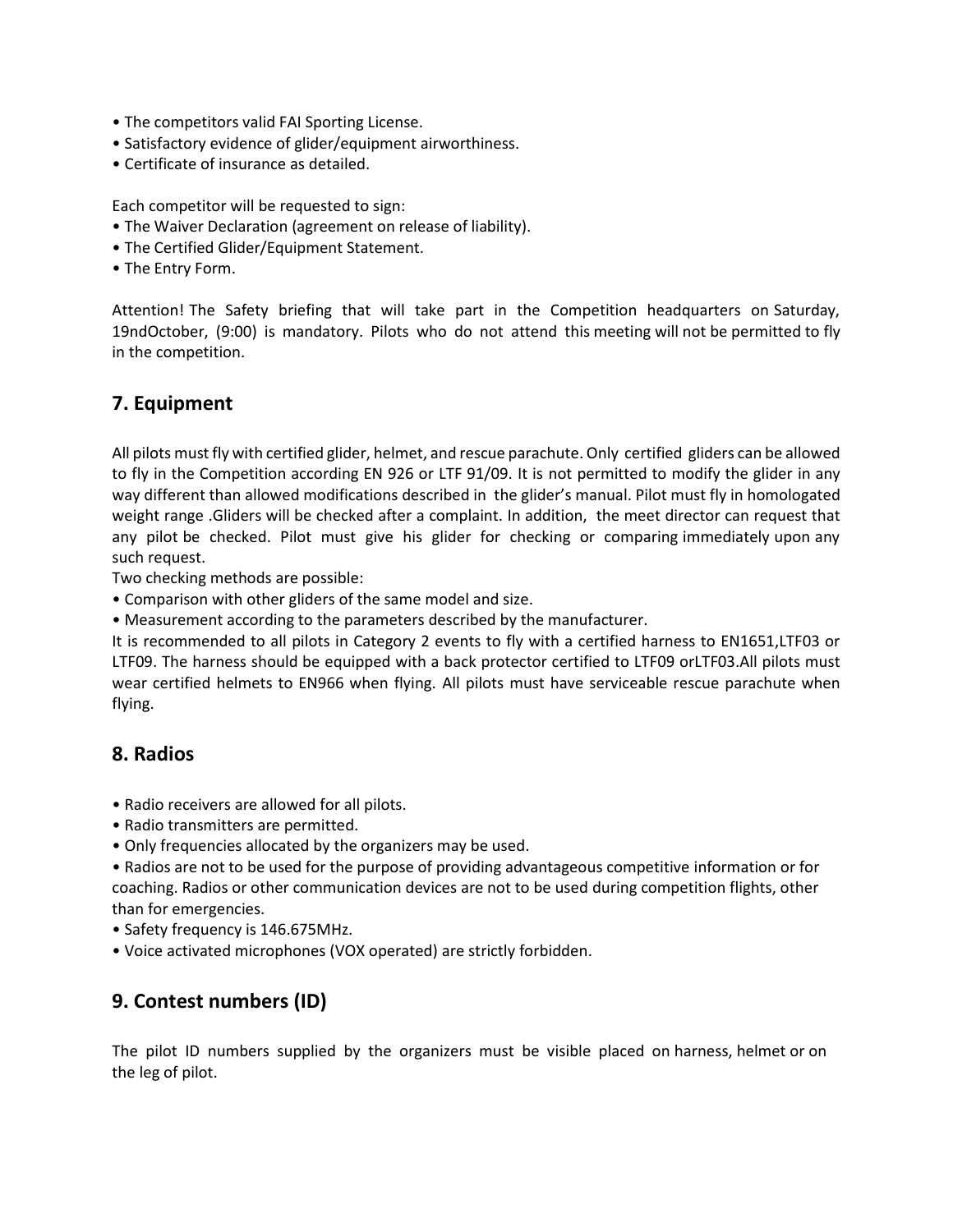## **10. Rescue and medical service**

A first aid team or/and doctor will be present at take-off and landing

#### **11. Flying sites**

**Main take-offs:**

**Vrsacka kula** altitude 400m ASL Height above valley is 300m.W, NW, N exposure.

**Kustilj** altitude 120m ASL Height above valley is 70m Covered with grass, slope 20º -30º SE, S exposure

Others appropriate sites may be used by the Meet Director.

#### **12. Launch**

Competitors must fly in the published flying order, unless they have prior permission from the Launch Marshall. Competitors not ready to fly in the established flying order when called forward to launch by the Launch Marshall, or who take off without the Launch Marshall's permission, will be liable to a maximum score. Pilot who is not present at launch will be marked ABS in the results of that round and a maximum score will be recorded. A pilot who did not fly or 3 times failed to take-offing conditions within normal competition limits, will be indicated as DNF in the results for that round and a maximum score will be recorded. The recommended launch interval should be 90 seconds but may be adjusted by Take-off Marshall. A pilot can choose a 90 second interval.

#### **13. Final Approach**

Competitors should be afforded a fair attempt at a target landing. They should have enough time during the flight to reach the target area directly from launch, to make a considered final approach to the target. The competitor is deemed to have started the final approach when, having turned to face the target, the Event Judge considers he/she has made a final commitment to making an approach to the target and is not expecting to have to make any significant changes of direction. Any further manoeuvres undertaken by the competitor from this position will not detract from the above factor.

#### **14. Landing**

Competitors will be scored according to the distance in centimeters between the first point of ground contact and the edge of the dead center (2cm) disc to a maximum score of 500 cm. The measuring field will have clearly marked circles set at 1 m, 2.5 m and 5 m. The landing area will be of nonslippery material. Landing must be made on the feet. Falling is not allowed and a maximum score will be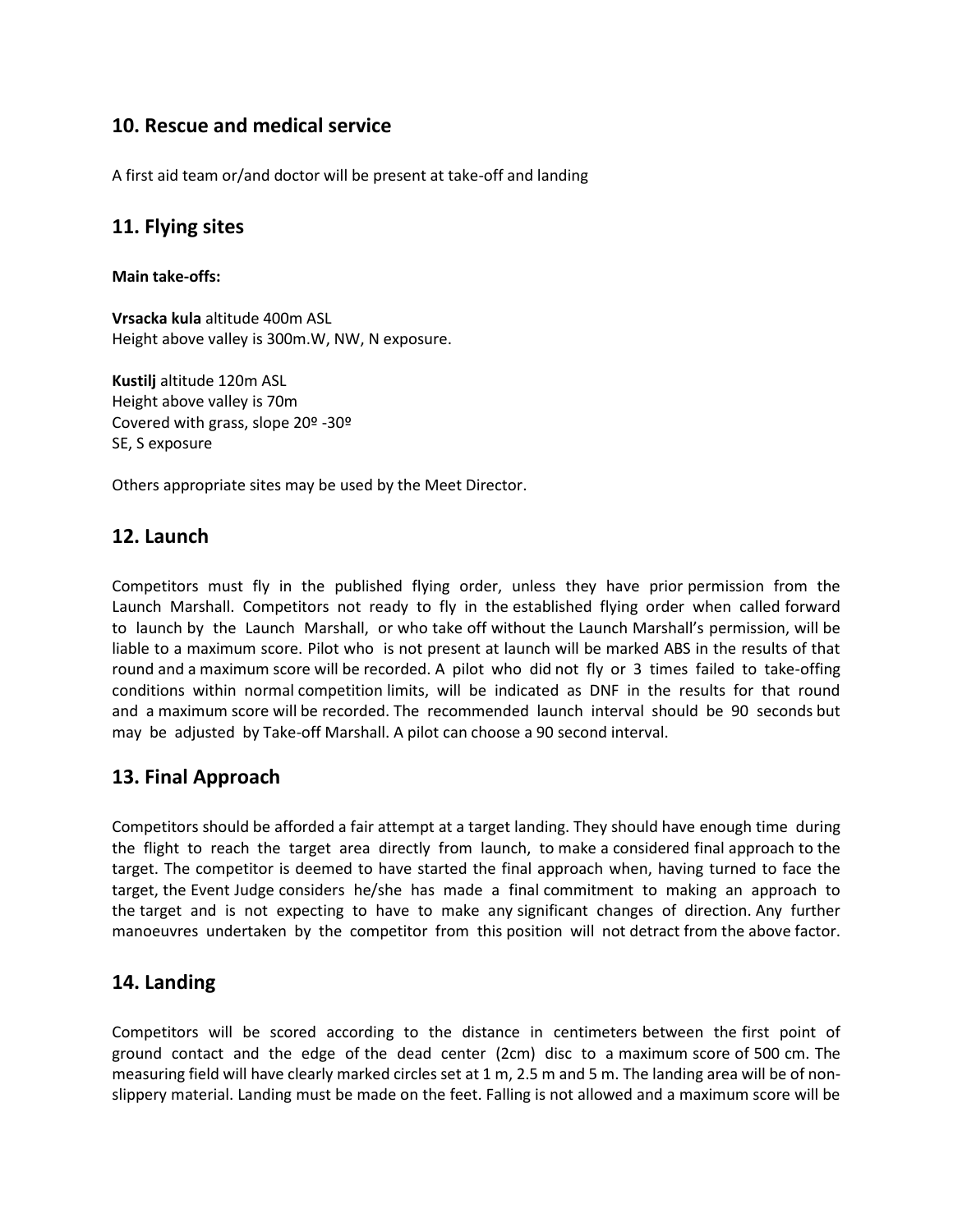recorded, if the competitor falls. If a competitor lands with both feet together and the first point of contact cannot be determined, then the furthest point of the footprint is measured.

## **15. Free flyers**

Free flyers won't be allowed to take-off, except with the permission of the Meet Director. Official wind-dummies will take-off by Meet Director or Safety Director's request.

#### **16. Task information**

There will be a maximum of 8 full rounds completed within the time available. A minimum of 1 round must be completed to validate the competition.

- The task board at take-off will show:
- the results,
- the forecast information,
- the information related to competition and/or social events

#### **17. Maximum wind speed**

The maximum permitted wind speed at each target area, for the purposes of competition scoring will be set at the safety briefing. The Competition will use a wind recording and scoring system at the target, with visual and acoustic warnings of exceeding limits.

#### **18. Scoring**

18.1.

Individual scores shall be an aggregate of all scores achieved by that competitor. When five or more valid rounds are completed, the worst score is dropped. The winner shall be the pilot gaining the lowest aggregate score across all the rounds flown in the Competition. Providing there are at least 4 women pilots from three countries competing, individual Gold, Silver & Bronze medals will be awarded in the female class.

18.2.

Team score Each team score for each round will be calculated as the aggregate score of the best three scores of the team. There is no dropping of the worst score in team scoring. If any team has less than two competitors, then a maximum score will be awarded to the team for each round for each of the scores for which there is no competitor.

19.3.

Result publishing as soon as is practical at the end of the round, the recorder will post the scores on the main notice board. These will be marked Provisional, with the posting time and date clearly visible. Any complaint against the Provisional scores must be lodged within 2 hours of the scores being posted. (Except for the last round, see 23 below.) If provisional scores are posted more than 2 hours after sunset and before 6.00 am next day, then the deadline for a complaint is 7.15 am the next day. 19.4.

Penalties Dangerous flying: